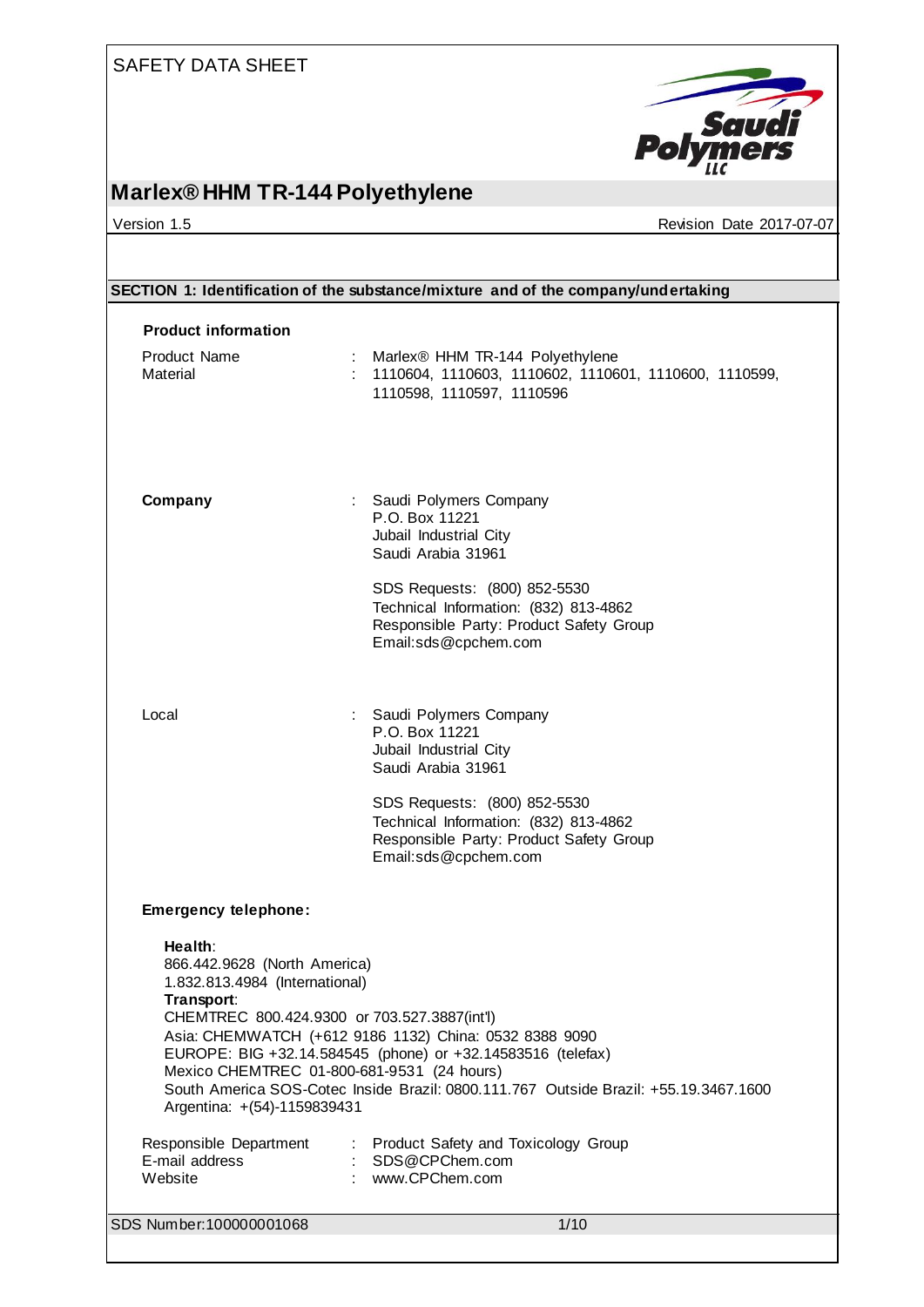### **Marlex® HHM TR-144 Polyethylene**

#### Version 1.5 **All 2017-07-07** Version Date 2017-07-07

MEDICAL APPLICATION CAUTION: Do not use this material in medical applications involving permanent implantation in the human body or permanent contact with internal body fluids or tissues fluids or tissues.

Do not use this material in medical applications involving brief or temporary implantation in the human body or contact with internal body fluids or tissues unless the material has been provided directly from Chevron Phillips Chemical Company LP or its legal affiliates under an agreement which expressly acknowledges the contemplated use.

Chevron Phillips Chemical Company LP and its legal affiliates makes no representation, promise, express warranty or implied warranty concerning the suitability of this material for use in implantation in the human body or in contact with internal body fluids or tissues.

#### **SECTION 2: Hazards identification**

#### **Classification of the substance or mixture Globally Harmonized System**

#### **GHS-Classification**

Not a dangerous substance according to Globally Harmonized System of Classification and Labeling of Chemicals (GHS).

#### **GHS-Labeling**

Not a dangerous substance according to Globally Harmonized System of Classification and Labeling of Chemicals (GHS).

#### **SECTION 3: Composition/information on ingredients**

| CAS-No. / EINECS-No. | Concentration<br>[wt%]                              |
|----------------------|-----------------------------------------------------|
| 25213-02-9           | $99 - 100$                                          |
|                      | Contains no hazardous ingredients according to GHS. |

#### **SECTION 4: First aid measures**

| If inhaled              | Move to fresh air in case of accidental inhalation of dust or<br>fumes from overheating or combustion. If symptoms persist,<br>call a physician.                                                         |
|-------------------------|----------------------------------------------------------------------------------------------------------------------------------------------------------------------------------------------------------|
| In case of skin contact | If the molten material gets on skin, quickly cool in water. Seek<br>immediate medical attention. Do not try to peel the solidified<br>material from the skin or use solvents or thinners to dissolve it. |
| In case of eye contact  | In the case of contact with eyes, rinse immediately with plenty<br>of water and seek medical advice.                                                                                                     |
| If swallowed            | Do not induce vomiting without medical advice.                                                                                                                                                           |
|                         |                                                                                                                                                                                                          |

SDS Number:100000001068 2/10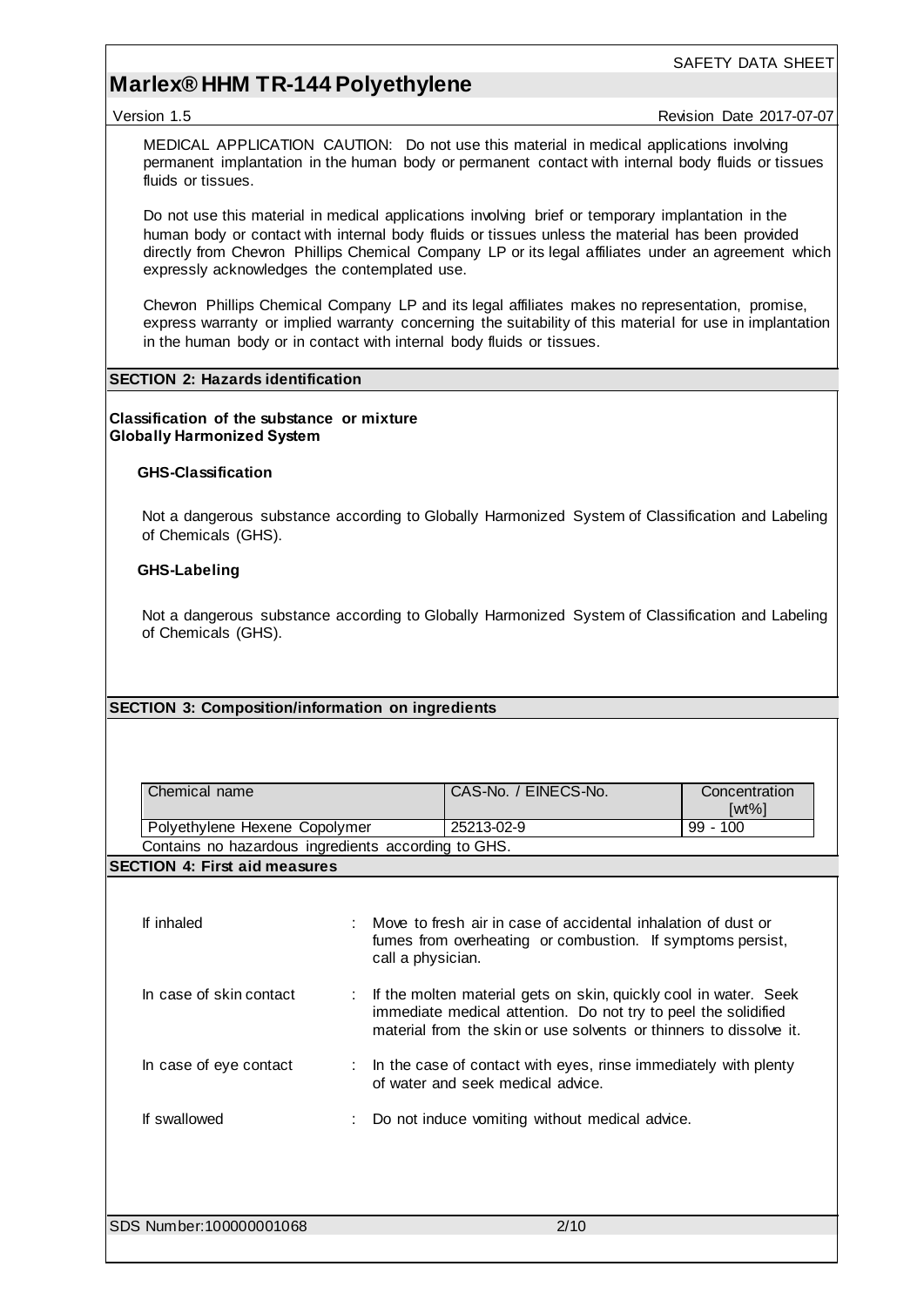# **Marlex® HHM TR-144 Polyethylene**

Version 1.5 Revision Date 2017-07-07

SAFETY DATA SHEET

| <b>SECTION 5: Firefighting measures</b>           |                                                                                                                                                                                                                                                                                                                                                                                                                                                                                            |
|---------------------------------------------------|--------------------------------------------------------------------------------------------------------------------------------------------------------------------------------------------------------------------------------------------------------------------------------------------------------------------------------------------------------------------------------------------------------------------------------------------------------------------------------------------|
|                                                   | No data available                                                                                                                                                                                                                                                                                                                                                                                                                                                                          |
| Flash point                                       |                                                                                                                                                                                                                                                                                                                                                                                                                                                                                            |
| Autoignition temperature<br>÷.                    | No data available                                                                                                                                                                                                                                                                                                                                                                                                                                                                          |
| Suitable extinguishing<br>media                   | : Water. Water mist. Dry chemical. Carbon dioxide (CO2).<br>Foam. If possible, water should be applied as a spray from a<br>fogging nozzle since this is a surface burning material. The<br>application of high velocity water will spread the burning<br>surface layer. Avoid the use of straight streams that may<br>create a dust cloud and the risk of a dust explosion. Use<br>extinguishing measures that are appropriate to local<br>circumstances and the surrounding environment. |
| Specific hazards during fire<br>fighting          | Risks of ignition followed by flame propagation or secondary<br>explosions can be caused by the accumulation of dust, e.g. on<br>floors and ledges.                                                                                                                                                                                                                                                                                                                                        |
| Special protective<br>equipment for fire-fighters | Use personal protective equipment. Wear self-contained<br>breathing apparatus for firefighting if necessary.                                                                                                                                                                                                                                                                                                                                                                               |
| Further information                               | This material will burn although it is not easily ignited.                                                                                                                                                                                                                                                                                                                                                                                                                                 |
| Fire and explosion<br>protection                  | Treat as a solid that can burn. Avoid generating dust; fine dust<br>dispersed in air in sufficient concentrations, and in the<br>presence of an ignition source is a potential dust explosion<br>hazard.                                                                                                                                                                                                                                                                                   |
| Hazardous decomposition<br>÷.<br>products         | Normal combustion forms carbon dioxide, water vapor and may<br>produce carbon monoxide, other hydrocarbons and<br>hydrocarbon oxidation products (ketones, aldehydes, organic<br>acids) depending on temperature and air availability.<br>Incomplete combustion can also produce formaldehyde.                                                                                                                                                                                             |
| <b>SECTION 6: Accidental release measures</b>     |                                                                                                                                                                                                                                                                                                                                                                                                                                                                                            |
|                                                   |                                                                                                                                                                                                                                                                                                                                                                                                                                                                                            |
| Personal precautions                              | : Sweep up to prevent slipping hazard. Avoid breathing dust.<br>Avoid dust formation.                                                                                                                                                                                                                                                                                                                                                                                                      |
| Environmental precautions                         | Do not contaminate surface water. Prevent product from<br>entering drains.                                                                                                                                                                                                                                                                                                                                                                                                                 |
| Methods for cleaning up                           | Clean up promptly by sweeping or vacuum.                                                                                                                                                                                                                                                                                                                                                                                                                                                   |
| Additional advice                                 | Dust deposits should not be allowed to accumulate on<br>surfaces, as these may form an explosive mixture if they are<br>released into the atmosphere in sufficient concentration. Avoid<br>dispersal of dust in the air (i.e., clearing dust surfaces with<br>compressed air).                                                                                                                                                                                                             |
| <b>SECTION 7: Handling and storage</b>            |                                                                                                                                                                                                                                                                                                                                                                                                                                                                                            |
| Handling                                          |                                                                                                                                                                                                                                                                                                                                                                                                                                                                                            |
| SDS Number:100000001068                           | 3/10                                                                                                                                                                                                                                                                                                                                                                                                                                                                                       |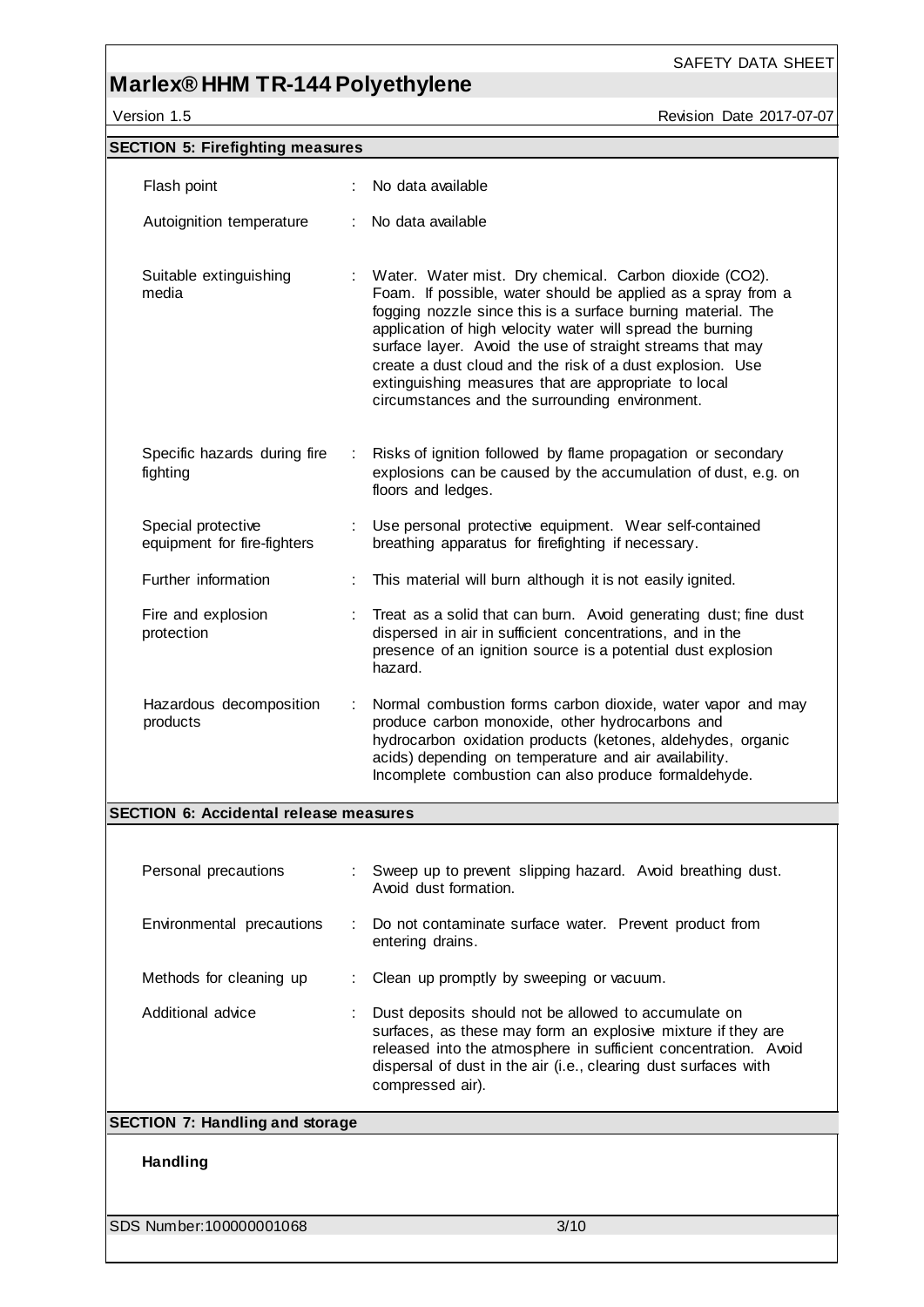## **Marlex® HHM TR-144 Polyethylene**

| Version 1.5                                        |   | Revision Date 2017-07-07                                                                                                                                                                                                                                                                                                                                                                                                                                                                                                                                                                                                                                                                                                                         |
|----------------------------------------------------|---|--------------------------------------------------------------------------------------------------------------------------------------------------------------------------------------------------------------------------------------------------------------------------------------------------------------------------------------------------------------------------------------------------------------------------------------------------------------------------------------------------------------------------------------------------------------------------------------------------------------------------------------------------------------------------------------------------------------------------------------------------|
| Advice on safe handling                            | ÷ | Use good housekeeping for safe handling of the product.<br>Keep out of water sources and sewers.                                                                                                                                                                                                                                                                                                                                                                                                                                                                                                                                                                                                                                                 |
|                                                    |   | Spilled pellets and powders may create a slipping hazard.                                                                                                                                                                                                                                                                                                                                                                                                                                                                                                                                                                                                                                                                                        |
|                                                    |   | Electrostatic charge may accumulate and create a hazardous<br>condition when handling this material. To minimize this hazard,<br>bonding and grounding may be necessary, but may not by<br>themselves be sufficient. At elevated temperatures (>350°F,<br>>177°C), polyethylene can release vapors and gases, which<br>are irritating to the mucous membranes of the eyes, mouth,<br>throat, and lungs. These substances may include<br>acetaldehyde, acetone, acetic acid, formic acid, formaldehyde<br>and acrolein. Based on animal data and limited<br>epidemiological evidence, formaldehyde has been listed as a<br>carcinogen. Following all recommendations within this SDS<br>should minimize exposure to thermal processing emissions. |
| Advice on protection<br>against fire and explosion |   | Treat as a solid that can burn. Avoid generating dust; fine dust<br>dispersed in air in sufficient concentrations, and in the<br>presence of an ignition source is a potential dust explosion<br>hazard.                                                                                                                                                                                                                                                                                                                                                                                                                                                                                                                                         |
| <b>Storage</b>                                     |   |                                                                                                                                                                                                                                                                                                                                                                                                                                                                                                                                                                                                                                                                                                                                                  |
| Requirements for storage<br>areas and containers   |   | Keep in a dry place. Keep in a well-ventilated place.                                                                                                                                                                                                                                                                                                                                                                                                                                                                                                                                                                                                                                                                                            |
| Advice on common storage                           |   | Do not store together with oxidizing and self-igniting products.                                                                                                                                                                                                                                                                                                                                                                                                                                                                                                                                                                                                                                                                                 |
|                                                    |   |                                                                                                                                                                                                                                                                                                                                                                                                                                                                                                                                                                                                                                                                                                                                                  |

#### **SECTION 8: Exposure controls/personal protection**

#### **Engineering measures**

Consider the potential hazards of this material (see Section 2), applicable exposure limits, job activities, and other substances in the work place when designing engineering controls and selecting personal protective equipment. If engineering controls or work practices are not adequate to prevent exposure to harmful levels of this material, the personal protective equipment listed below is recommended. The user should read and understand all instructions and limitations supplied with the equipment since protection is usually provided for a limited time or under certain circumstances.

#### **Personal protective equipment**

| Respiratory protection  | : No respiratory protection is normally required. If heated<br>material generates vapor or fumes that are not adequately<br>controlled by ventilation, wear an appropriate respirator. Use<br>the following elements for air-purifying respirators: Organic<br>Vapor and Formaldehyde. Use a positive pressure, air-<br>supplying respirator if there is potential for uncontrolled<br>release, exposure levels are not known, or other circumstances<br>where air-purifying respirators may not provide adequate<br>protection. Dust safety masks are recommended when the<br>dust concentration is excessive. |
|-------------------------|-----------------------------------------------------------------------------------------------------------------------------------------------------------------------------------------------------------------------------------------------------------------------------------------------------------------------------------------------------------------------------------------------------------------------------------------------------------------------------------------------------------------------------------------------------------------------------------------------------------------|
| Eye protection          | : Use of safety glasses with side shields for solid handling is<br>good industrial practice. If this material is heated, wear                                                                                                                                                                                                                                                                                                                                                                                                                                                                                   |
| SDS Number:100000001068 | 4/10                                                                                                                                                                                                                                                                                                                                                                                                                                                                                                                                                                                                            |
|                         |                                                                                                                                                                                                                                                                                                                                                                                                                                                                                                                                                                                                                 |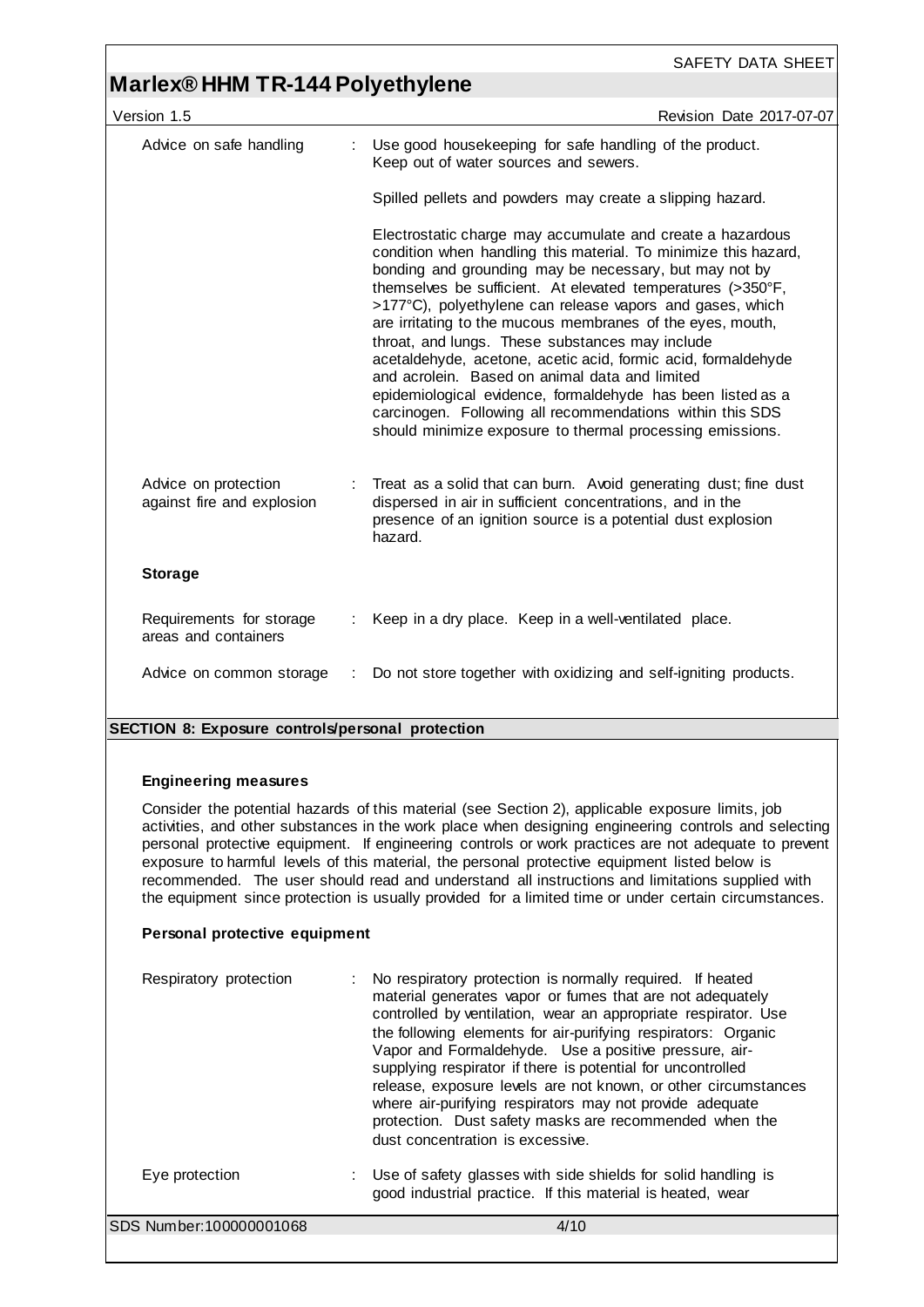# **Marlex® HHM TR-144 Polyethylene**

Version 1.5

|  | <b>Revision Date 2017-07-07</b> |
|--|---------------------------------|
|  |                                 |

| chemical goggles or safety glasses with side shields or a face |  |
|----------------------------------------------------------------|--|
| shield. If there is potential for dust, use chemical goggles.  |  |

| Skin and body protection |  | : At ambient temperatures use of clean and protective clothing is<br>good industrial practice. If the material is heated or molten,<br>wear thermally insulated, heat-resistant gloves that are able to<br>withstand the temperature of the molten product. If this<br>material is heated, wear insulated clothing to prevent skin<br>contact if engineering controls or work practices are not<br>adequate. |
|--------------------------|--|--------------------------------------------------------------------------------------------------------------------------------------------------------------------------------------------------------------------------------------------------------------------------------------------------------------------------------------------------------------------------------------------------------------|
|--------------------------|--|--------------------------------------------------------------------------------------------------------------------------------------------------------------------------------------------------------------------------------------------------------------------------------------------------------------------------------------------------------------------------------------------------------------|

## **SECTION 9: Physical and chemical properties**

| Information on basic physical and chemical properties |                                                                                                                         |  |
|-------------------------------------------------------|-------------------------------------------------------------------------------------------------------------------------|--|
| Appearance                                            |                                                                                                                         |  |
| Form<br>Color<br>Odor<br>Odor Threshold               | Pellets<br>÷<br>: Opaque<br>: Mild to no odor<br>: No data available                                                    |  |
| Safety data                                           |                                                                                                                         |  |
| Flash point                                           | : No data available                                                                                                     |  |
| Lower explosion limit                                 | : Not applicable                                                                                                        |  |
| Upper explosion limit                                 | : Not applicable                                                                                                        |  |
| Autoignition temperature                              | : No data available                                                                                                     |  |
| Thermal decomposition                                 | : Low molecular weight hydrocarbons, alcohols, aldehydes,<br>acids and ketones can be formed during thermal processing. |  |
| pH                                                    | : Not applicable                                                                                                        |  |
| Melting point/range                                   | : 90 - 140 °C (194 - 284 °F)                                                                                            |  |
| Freezing point                                        | Not applicable                                                                                                          |  |
| Initial boiling point and boiling<br>range            | : Not applicable                                                                                                        |  |
| Vapor pressure                                        | : Not applicable                                                                                                        |  |
| Relative density                                      | : Not applicable                                                                                                        |  |
| Density                                               | $: 0.91 - 0.97$ g/cm3                                                                                                   |  |
| Water solubility                                      | Negligible                                                                                                              |  |
| Partition coefficient: n-<br>octanol/water            | No data available                                                                                                       |  |
| Solubility in other solvents                          | No data available                                                                                                       |  |
| Viscosity, dynamic                                    | Not applicable                                                                                                          |  |
| SDS Number: 100000001068                              | 5/10                                                                                                                    |  |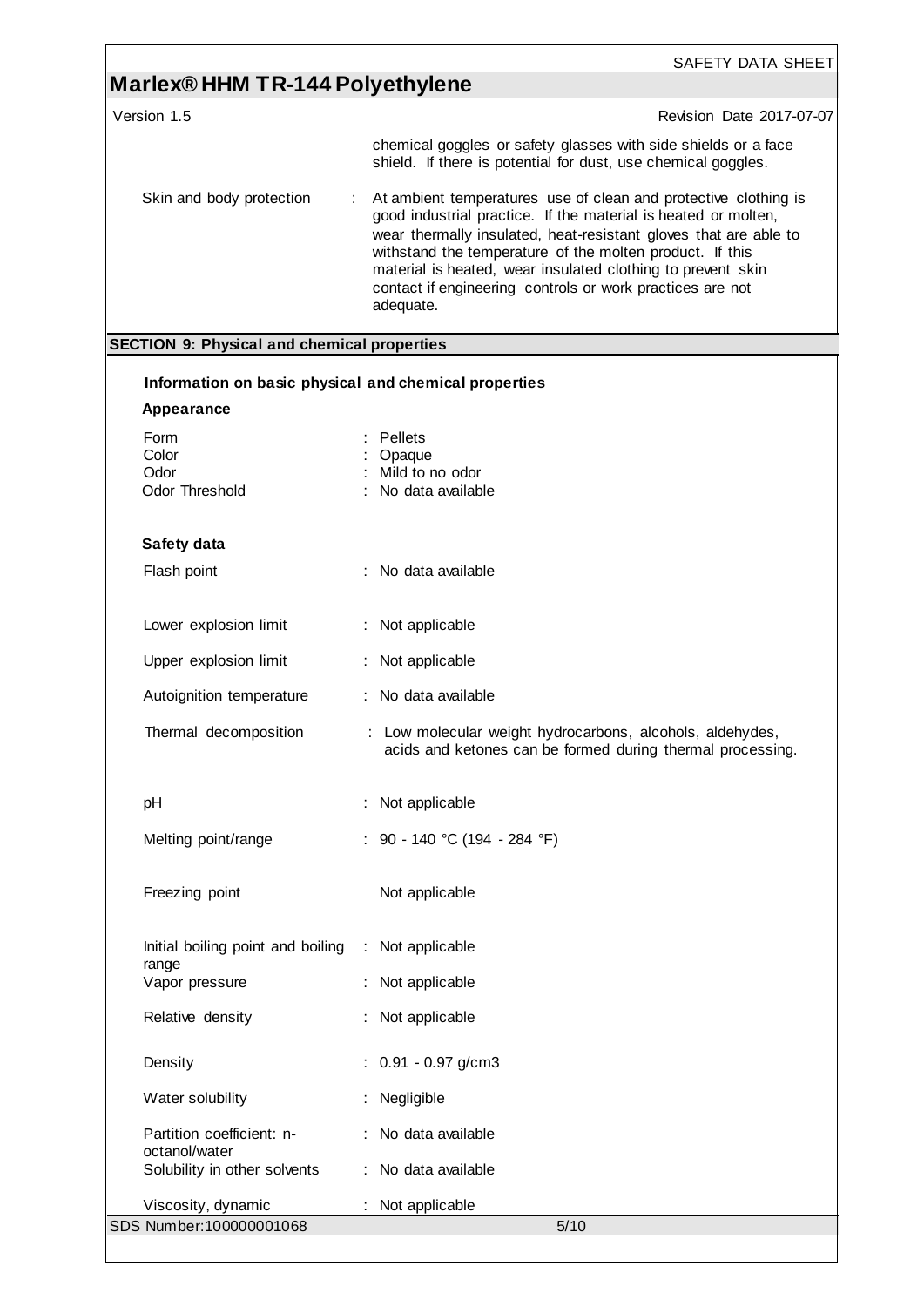|                                                                                   | SAFETY DATA SHEET                                                                                                                                                                                                                                                                                |
|-----------------------------------------------------------------------------------|--------------------------------------------------------------------------------------------------------------------------------------------------------------------------------------------------------------------------------------------------------------------------------------------------|
| Marlex® HHM TR-144 Polyethylene                                                   |                                                                                                                                                                                                                                                                                                  |
| Version 1.5                                                                       | Revision Date 2017-07-07                                                                                                                                                                                                                                                                         |
| Viscosity, kinematic                                                              | : Not applicable                                                                                                                                                                                                                                                                                 |
| Relative vapor density                                                            | : Not applicable                                                                                                                                                                                                                                                                                 |
| Evaporation rate                                                                  | : Not applicable                                                                                                                                                                                                                                                                                 |
| <b>SECTION 10: Stability and reactivity</b>                                       |                                                                                                                                                                                                                                                                                                  |
| Reactivity                                                                        | : This material is considered non-reactive under normal<br>ambient and anticipated storage and handling conditions of<br>temperature and pressure.                                                                                                                                               |
| Chemical stability                                                                | This material is considered stable under normal ambient and<br>anticipated storage and handling conditions of temperature<br>and pressure.                                                                                                                                                       |
| Possibility of hazardous reactions                                                |                                                                                                                                                                                                                                                                                                  |
| Conditions to avoid                                                               | : Avoid prolonged storage at elevated temperature.                                                                                                                                                                                                                                               |
| Materials to avoid                                                                | : Avoid contact with strong oxidizing agents.                                                                                                                                                                                                                                                    |
| Thermal decomposition                                                             | : Low molecular weight hydrocarbons, alcohols, aldehydes,<br>acids and ketones can be formed during thermal processing.                                                                                                                                                                          |
| Hazardous decomposition<br>products                                               | : Normal combustion forms carbon dioxide, water vapor and<br>may produce carbon monoxide, other hydrocarbons and<br>hydrocarbon oxidation products (ketones, aldehydes, organic<br>acids) depending on temperature and air availability.<br>Incomplete combustion can also produce formaldehyde. |
| Other data                                                                        | : No decomposition if stored and applied as directed.                                                                                                                                                                                                                                            |
| <b>SECTION 11: Toxicological information</b>                                      |                                                                                                                                                                                                                                                                                                  |
| Marlex® HHM TR-144 Polyethylene<br>Acute oral toxicity : Presumed Not Toxic       |                                                                                                                                                                                                                                                                                                  |
| Marlex® HHM TR-144 Polyethylene<br>Acute inhalation toxicity : Presumed Not Toxic |                                                                                                                                                                                                                                                                                                  |
| Marlex® HHM TR-144 Polyethylene<br>Acute dermal toxicity : Presumed Not Toxic     |                                                                                                                                                                                                                                                                                                  |
| Marlex® HHM TR-144 Polyethylene<br><b>Skin irritation</b>                         | : No skin irritation                                                                                                                                                                                                                                                                             |
| SDS Number:100000001068                                                           | 6/10                                                                                                                                                                                                                                                                                             |
|                                                                                   |                                                                                                                                                                                                                                                                                                  |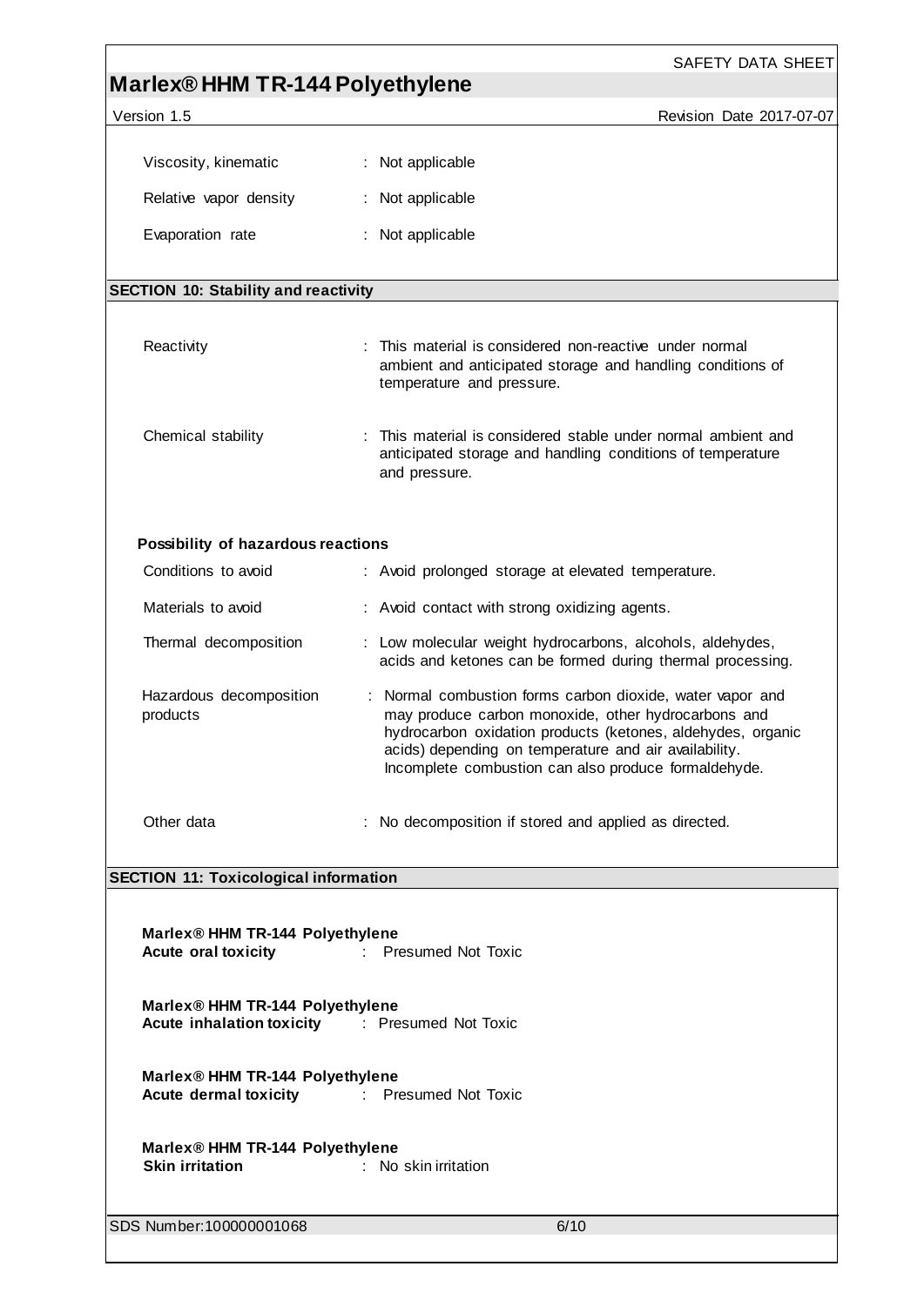## **Marlex® HHM TR-144 Polyethylene**

| Version 1.5                                                                                                                                                                                                                                                                                                                                                                                                                                                                                                                                                                                       | <b>Revision Date 2017-07-07</b>                                                                                                                                                                                                                                                                                                                                                                                                                                                                                                                     |  |
|---------------------------------------------------------------------------------------------------------------------------------------------------------------------------------------------------------------------------------------------------------------------------------------------------------------------------------------------------------------------------------------------------------------------------------------------------------------------------------------------------------------------------------------------------------------------------------------------------|-----------------------------------------------------------------------------------------------------------------------------------------------------------------------------------------------------------------------------------------------------------------------------------------------------------------------------------------------------------------------------------------------------------------------------------------------------------------------------------------------------------------------------------------------------|--|
| Marlex <sup>®</sup> HHM TR-144 Polyethylene<br>Eye irritation                                                                                                                                                                                                                                                                                                                                                                                                                                                                                                                                     | : No eye irritation                                                                                                                                                                                                                                                                                                                                                                                                                                                                                                                                 |  |
| Marlex <sup>®</sup> HHM TR-144 Polyethylene<br><b>Sensitization</b>                                                                                                                                                                                                                                                                                                                                                                                                                                                                                                                               | : Did not cause sensitization on laboratory animals.                                                                                                                                                                                                                                                                                                                                                                                                                                                                                                |  |
| Marlex <sup>®</sup> HHM TR-144 Polyethylene<br><b>Further information</b>                                                                                                                                                                                                                                                                                                                                                                                                                                                                                                                         | : This product contains POLYMERIZED OLEFINS. During<br>thermal processing (>350°F, >177°C) polyolefins can release<br>vapors and gases (aldehydes, ketones and organic acids)<br>which are irritating to the mucous membranes of the eyes,<br>mouth, throat, and lungs. Generally these irritant effects are all<br>transitory. However, prolonged exposure to irritating off-gases<br>can lead to pulmonary edema. Formaldehyde (an aldehyde)<br>has been classified as a carcinogen based on animal data and<br>limited epidemiological evidence. |  |
| <b>SECTION 12: Ecological information</b>                                                                                                                                                                                                                                                                                                                                                                                                                                                                                                                                                         |                                                                                                                                                                                                                                                                                                                                                                                                                                                                                                                                                     |  |
| <b>Ecotoxicity effects</b>                                                                                                                                                                                                                                                                                                                                                                                                                                                                                                                                                                        | Elimination information (persistence and degradability)                                                                                                                                                                                                                                                                                                                                                                                                                                                                                             |  |
| Bioaccumulation                                                                                                                                                                                                                                                                                                                                                                                                                                                                                                                                                                                   | : Does not bioaccumulate.                                                                                                                                                                                                                                                                                                                                                                                                                                                                                                                           |  |
| Mobility                                                                                                                                                                                                                                                                                                                                                                                                                                                                                                                                                                                          | : The product is insoluble and floats on water.                                                                                                                                                                                                                                                                                                                                                                                                                                                                                                     |  |
| Biodegradability                                                                                                                                                                                                                                                                                                                                                                                                                                                                                                                                                                                  | : This material is not expected to be readily biodegradable.                                                                                                                                                                                                                                                                                                                                                                                                                                                                                        |  |
| <b>Ecotoxicology Assessment</b>                                                                                                                                                                                                                                                                                                                                                                                                                                                                                                                                                                   |                                                                                                                                                                                                                                                                                                                                                                                                                                                                                                                                                     |  |
| Additional ecological<br>information                                                                                                                                                                                                                                                                                                                                                                                                                                                                                                                                                              | : This material is not expected to be harmful to aquatic<br>organisms., Fish or birds may eat pellets which may obstruct<br>their digestive tracts.                                                                                                                                                                                                                                                                                                                                                                                                 |  |
| <b>SECTION 13: Disposal considerations</b>                                                                                                                                                                                                                                                                                                                                                                                                                                                                                                                                                        |                                                                                                                                                                                                                                                                                                                                                                                                                                                                                                                                                     |  |
|                                                                                                                                                                                                                                                                                                                                                                                                                                                                                                                                                                                                   |                                                                                                                                                                                                                                                                                                                                                                                                                                                                                                                                                     |  |
| The information in this SDS pertains only to the product as shipped.<br>Use material for its intended purpose or recycle if possible. This material, if it must be discarded,<br>may meet the criteria of a hazardous waste as defined by US EPA under RCRA (40 CFR 261) or<br>other State and local regulations. Measurement of certain physical properties and analysis for<br>regulated components may be necessary to make a correct determination. If this material is<br>classified as a hazardous waste, federal law requires disposal at a licensed hazardous waste<br>disposal facility. |                                                                                                                                                                                                                                                                                                                                                                                                                                                                                                                                                     |  |
| <b>SECTION 14: Transport information</b>                                                                                                                                                                                                                                                                                                                                                                                                                                                                                                                                                          |                                                                                                                                                                                                                                                                                                                                                                                                                                                                                                                                                     |  |
|                                                                                                                                                                                                                                                                                                                                                                                                                                                                                                                                                                                                   | The shipping descriptions shown here are for bulk shipments only, and may not apply to<br>shipments in non-bulk packages (see regulatory definition).                                                                                                                                                                                                                                                                                                                                                                                               |  |
|                                                                                                                                                                                                                                                                                                                                                                                                                                                                                                                                                                                                   | Consult the appropriate domestic or international mode-specific and quantity-specific Dangerous<br>Goods Regulations for additional shipping description requirements (e.g., technical name or names,                                                                                                                                                                                                                                                                                                                                               |  |

SDS Number:100000001068 7/10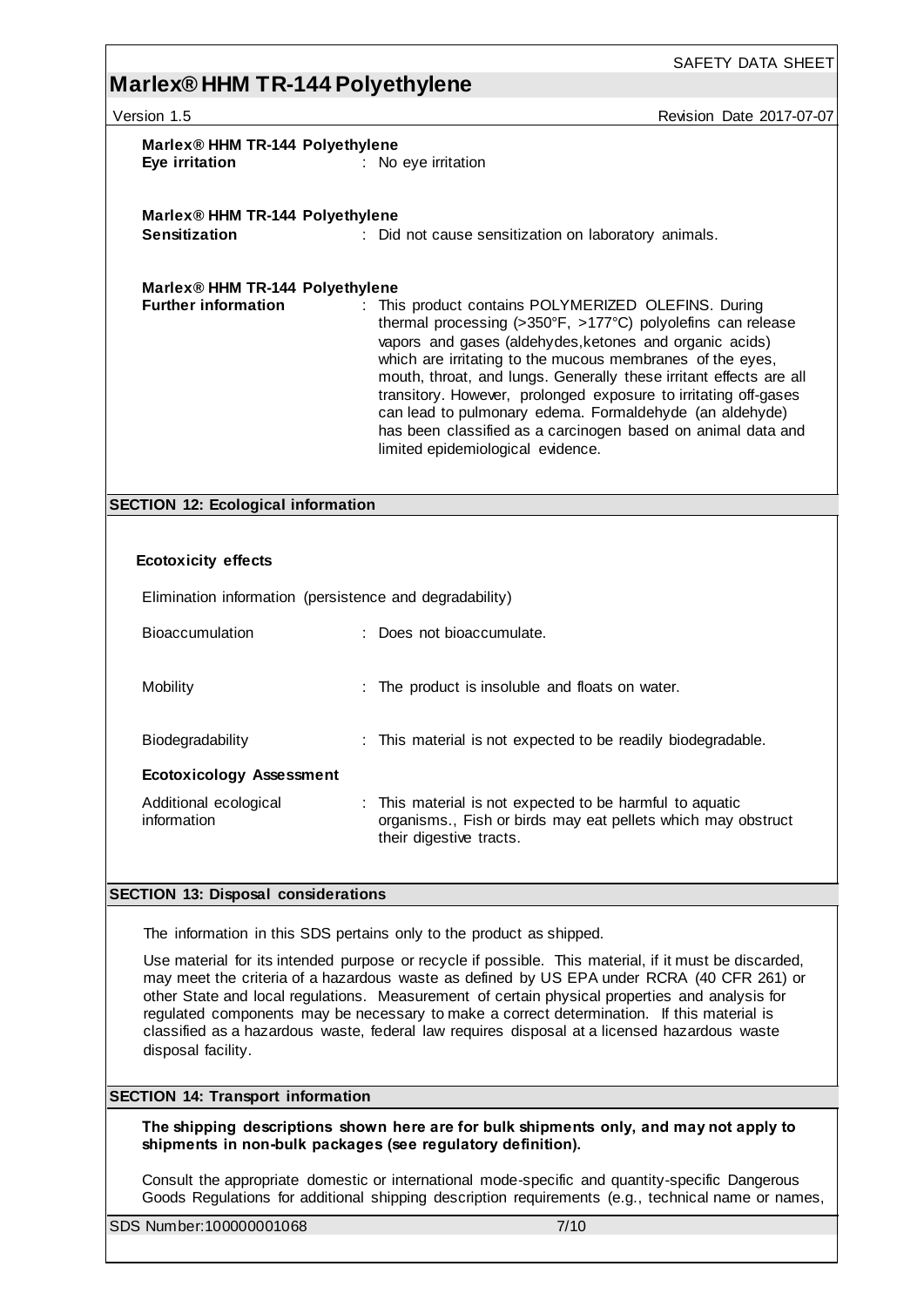# **Marlex® HHM TR-144 Polyethylene**

| Version 1.5                                                                                                                                                                                                | Revision Date 2017-07-07                                                                                                                                                                                                                                                                  |  |  |  |  |
|------------------------------------------------------------------------------------------------------------------------------------------------------------------------------------------------------------|-------------------------------------------------------------------------------------------------------------------------------------------------------------------------------------------------------------------------------------------------------------------------------------------|--|--|--|--|
| bill of lading.                                                                                                                                                                                            | etc.) Therefore, the information shown here, may not always agree with the bill of lading shipping<br>description for the material. Flashpoints for the material may vary slightly between the SDS and the                                                                                |  |  |  |  |
| US DOT (UNITED STATES DEPARTMENT OF TRANSPORTATION)<br>TRANSPORTATION BY THIS AGENCY.                                                                                                                      | NOT REGULATED AS A HAZARDOUS MATERIAL OR DANGEROUS GOODS FOR                                                                                                                                                                                                                              |  |  |  |  |
| IMO / IMDG (INTERNATIONAL MARITIME DANGEROUS GOODS)<br>TRANSPORTATION BY THIS AGENCY.                                                                                                                      | NOT REGULATED AS A HAZARDOUS MATERIAL OR DANGEROUS GOODS FOR                                                                                                                                                                                                                              |  |  |  |  |
| IATA (INTERNATIONAL AIR TRANSPORT ASSOCIATION)<br>TRANSPORTATION BY THIS AGENCY.                                                                                                                           | NOT REGULATED AS A HAZARDOUS MATERIAL OR DANGEROUS GOODS FOR                                                                                                                                                                                                                              |  |  |  |  |
| ADR (AGREEMENT ON DANGEROUS GOODS BY ROAD (EUROPE))<br>NOT REGULATED AS A HAZARDOUS MATERIAL OR DANGEROUS GOODS FOR<br>TRANSPORTATION BY THIS AGENCY.                                                      |                                                                                                                                                                                                                                                                                           |  |  |  |  |
| RID (REGULATIONS CONCERNING THE INTERNATIONAL TRANSPORT OF<br>DANGEROUS GOODS (EUROPE))<br>NOT REGULATED AS A HAZARDOUS MATERIAL OR DANGEROUS GOODS FOR<br>TRANSPORTATION BY THIS AGENCY.                  |                                                                                                                                                                                                                                                                                           |  |  |  |  |
| ADN (EUROPEAN AGREEMENT CONCERNING THE INTERNATIONAL CARRIAGE<br>OF DANGEROUS GOODS BY INLAND WATERWAYS)<br>NOT REGULATED AS A HAZARDOUS MATERIAL OR DANGEROUS GOODS FOR<br>TRANSPORTATION BY THIS AGENCY. |                                                                                                                                                                                                                                                                                           |  |  |  |  |
| Transport in bulk according to Annex II of MARPOL 73/78 and the IBC Code                                                                                                                                   |                                                                                                                                                                                                                                                                                           |  |  |  |  |
| <b>SECTION 15: Regulatory information</b>                                                                                                                                                                  |                                                                                                                                                                                                                                                                                           |  |  |  |  |
|                                                                                                                                                                                                            |                                                                                                                                                                                                                                                                                           |  |  |  |  |
| <b>Notification status</b><br>Europe REACH<br>United States of America (USA)<br><b>TSCA</b>                                                                                                                | On the inventory, or in compliance with the inventory<br>On the inventory, or in compliance with the inventory                                                                                                                                                                            |  |  |  |  |
| Canada DSL<br>Australia AICS<br>New Zealand NZloC<br>Japan ENCS<br>Korea KECI                                                                                                                              | On the inventory, or in compliance with the inventory<br>On the inventory, or in compliance with the inventory<br>On the inventory, or in compliance with the inventory<br>On the inventory, or in compliance with the inventory<br>On the inventory, or in compliance with the inventory |  |  |  |  |
| Philippines PICCS<br>China IECSC                                                                                                                                                                           | On the inventory, or in compliance with the inventory<br>On the inventory, or in compliance with the inventory                                                                                                                                                                            |  |  |  |  |
| SDS Number:100000001068                                                                                                                                                                                    | 8/10                                                                                                                                                                                                                                                                                      |  |  |  |  |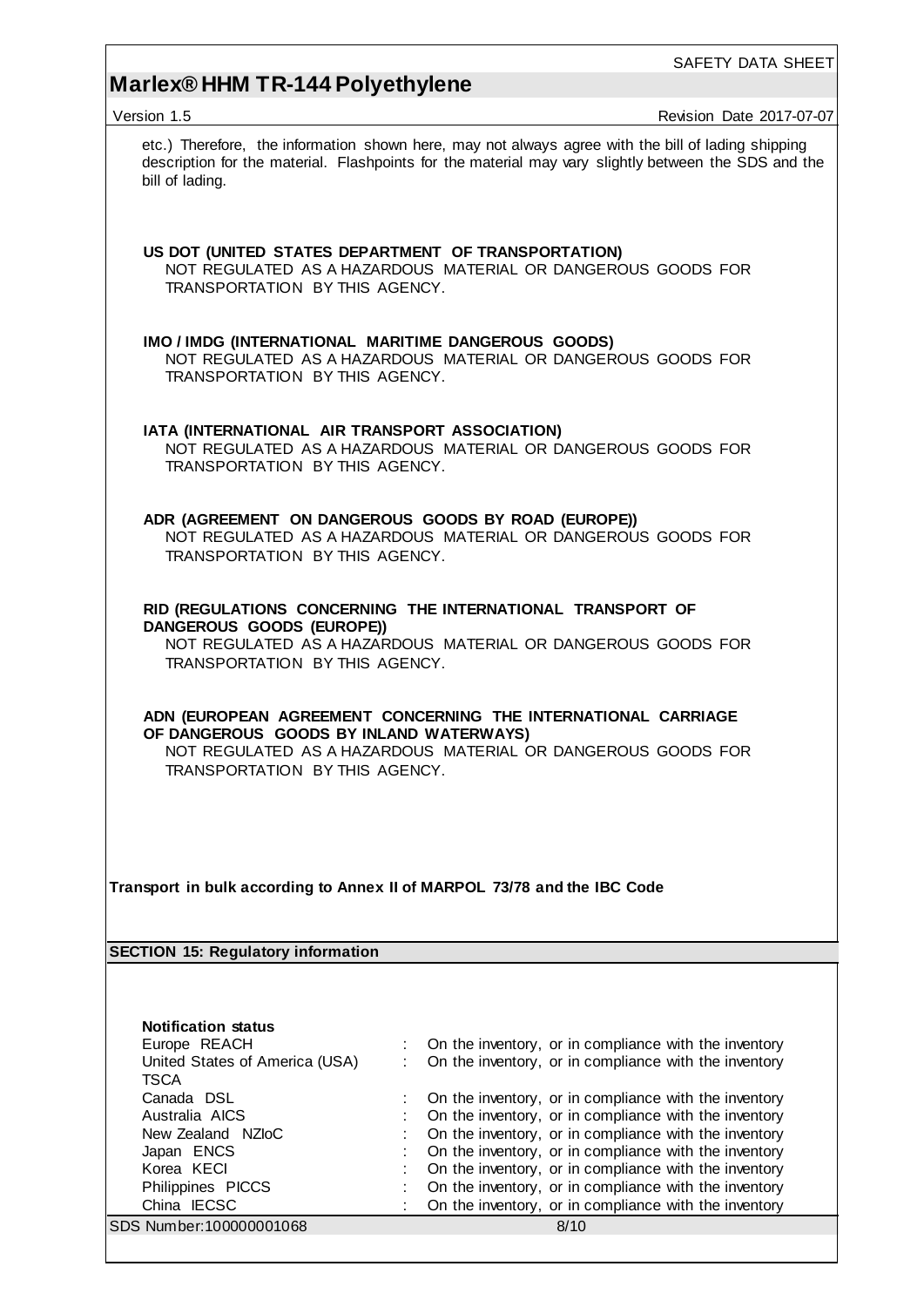### **Marlex® HHM TR-144 Polyethylene**

Version 1.5 Revision Date 2017-07-07

SAFETY DATA SHEET

#### **SECTION 16: Other information**

| NFPA Classification | Heal |
|---------------------|------|
|                     |      |

**Ith Hazard: 0** Fire Hazard: 1 Reactivity Hazard: 0



#### **Further information**

Significant changes since the last version are highlighted in the margin. This version replaces all previous versions.

The information in this SDS pertains only to the product as shipped.

The information provided in this Safety Data Sheet is correct to the best of our knowledge, information and belief at the date of its publication. The information given is designed only as a guidance for safe handling, use, processing, storage, transportation, disposal and release and is not to be considered a warranty or quality specification. The information relates only to the specific material designated and may not be valid for such material used in combination with any other materials or in any process, unless specified in the text.

|               | Key or legend to abbreviations and acronyms used in the safety data sheet |              |                                                                   |
|---------------|---------------------------------------------------------------------------|--------------|-------------------------------------------------------------------|
| <b>ACGIH</b>  | American Conference of<br>Government Industrial Hygienists                | LD50         | Lethal Dose 50%                                                   |
| <b>AICS</b>   | Australia, Inventory of Chemical<br>Substances                            | <b>LOAEL</b> | Lowest Observed Adverse Effect<br>Level                           |
| <b>DSL</b>    | Canada, Domestic Substances<br>List                                       | <b>NFPA</b>  | National Fire Protection Agency                                   |
| <b>NDSL</b>   | Canada, Non-Domestic<br>Substances List                                   | <b>NIOSH</b> | National Institute for Occupational<br>Safety & Health            |
| <b>CNS</b>    | <b>Central Nervous System</b>                                             | <b>NTP</b>   | National Toxicology Program                                       |
| CAS           | <b>Chemical Abstract Service</b>                                          | <b>NZIoC</b> | New Zealand Inventory of<br>Chemicals                             |
| EC50          | <b>Effective Concentration</b>                                            | <b>NOAEL</b> | No Observable Adverse Effect<br>Level                             |
| EC50          | <b>Effective Concentration 50%</b>                                        | <b>NOEC</b>  | No Observed Effect Concentration                                  |
| <b>EGEST</b>  | <b>EOSCA Generic Exposure</b><br>Scenario Tool                            | <b>OSHA</b>  | Occupational Safety & Health<br>Administration                    |
| <b>EOSCA</b>  | <b>European Oilfield Specialty</b><br>Chemicals Association               | PEL          | Permissible Exposure Limit                                        |
| <b>EINECS</b> | European Inventory of Existing<br><b>Chemical Substances</b>              | <b>PICCS</b> | Philippines Inventory of<br><b>Commercial Chemical Substances</b> |
| <b>MAK</b>    | Germany Maximum Concentration<br>Values                                   | <b>PRNT</b>  | Presumed Not Toxic                                                |
| <b>GHS</b>    | Globally Harmonized System                                                | <b>RCRA</b>  | <b>Resource Conservation Recovery</b><br>Act                      |
| $>=$          | Greater Than or Equal To                                                  | <b>STEL</b>  | Short-term Exposure Limit                                         |
| IC50          | Inhibition Concentration 50%                                              | <b>SARA</b>  | Superfund Amendments and<br>Reauthorization Act.                  |
| <b>IARC</b>   | International Agency for Research<br>on Cancer                            | TLV          | <b>Threshold Limit Value</b>                                      |
| <b>IECSC</b>  | <b>Inventory of Existing Chemical</b><br>Substances in China              | <b>TWA</b>   | Time Weighted Average                                             |
| <b>ENCS</b>   | Japan, Inventory of Existing and<br><b>New Chemical Substances</b>        | <b>TSCA</b>  | <b>Toxic Substance Control Act</b>                                |
|               | Korea, Existing Chemical                                                  | <b>UVCB</b>  | Unknown or Variable Composition,                                  |